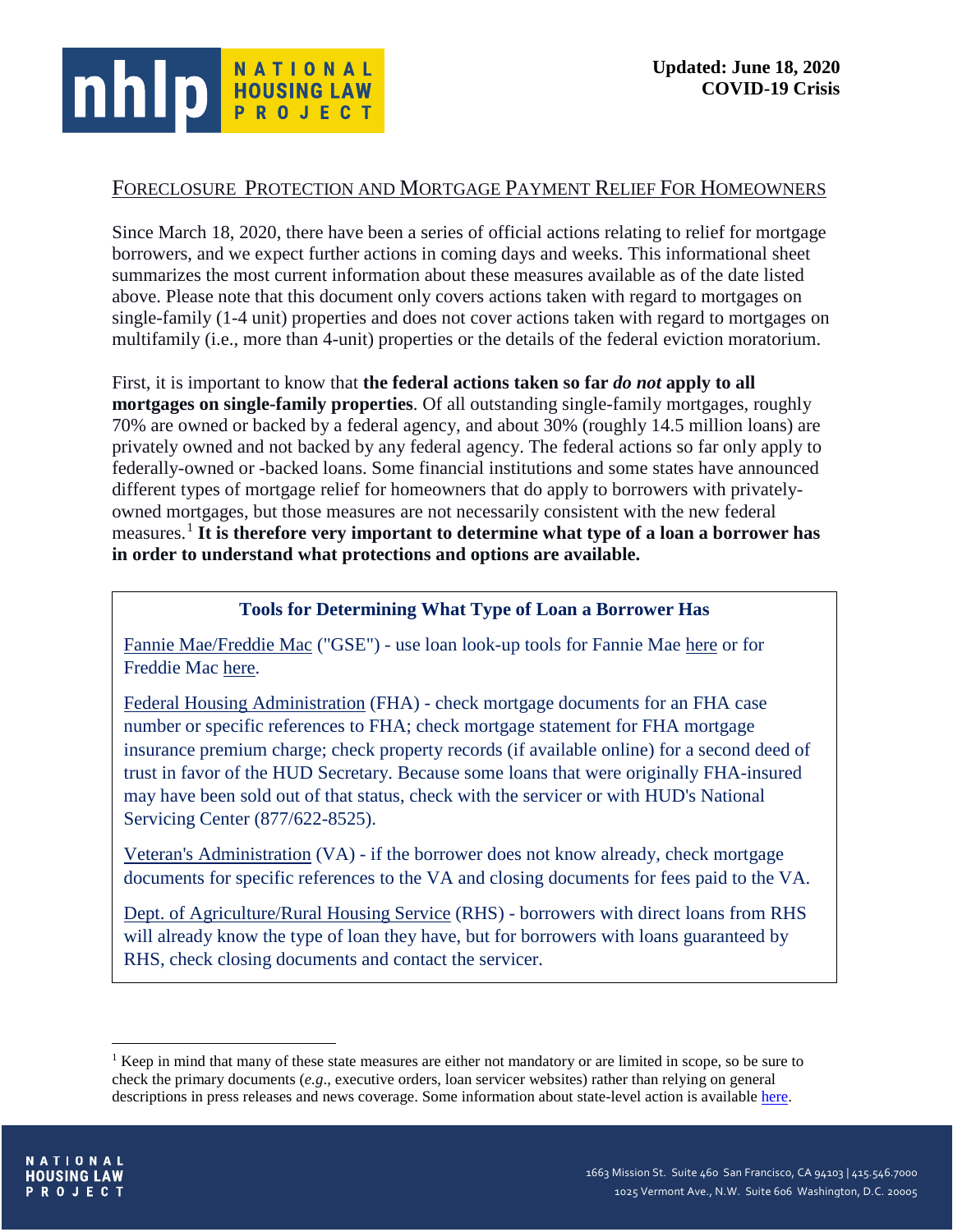Second, despite some news reporting to the contrary, **none of the mortgage payment relief options currently available is automatic**. In all cases, **borrowers** *must* **contact their mortgage servicer (***i.e.,* **the company they pay each month) in order to request assistance and find out**  what options are available. They may encounter long hold times on servicers' telephone lines and likely delays in responses to email or online communications. When possible, using email or a trackable online interface may be faster and also allow the borrower to have a record of the communications with the servicer. Borrowers communicating by telephone should keep detailed notes and logs of those communications.

### FORECLOSURE PROTECTIONS:

On March 27, 2020, the President signed into law the [CARES](https://www.documentcloud.org/documents/6819239-FINAL-FINAL-CARES-ACT.html) Act, which includes a foreclosure moratorium for certain loans on single-family properties. Right before the moratorium was scheduled to expire, the relevant federal agencies all announced that they were extending the moratorium for their respective loans through June 30, and in mid-June, the agencies announced a further extension of the moratorium to August  $31<sup>2</sup>$  $31<sup>2</sup>$  $31<sup>2</sup>$  The House of Representatives has also passed a bill that would extend the foreclosure moratorium for several more months,<sup>[3](#page-1-1)</sup> but it is not clear what will happen with that legislation in the Senate.

*Who is protected:* Borrowers with "federally backed mortgage loans" and tenants living in a property with such a loan. A "federally backed mortgage loan" is a loan owned, insured or guaranteed by one of the following entities: the Department of Housing and Urban Development  $(HUD)^4$  $(HUD)^4$ ; the Department of Veterans Affairs, the Department of Agriculture, Fannie Mae or Freddie Mac.

*What it does:* Prevents mortgage servicers from initiating a judicial or non-judicial foreclosure, seeking a court order for a foreclosure judgment or order of sale, holding a foreclosure sale or executing a foreclosure-related eviction.

*Duration:* March 18 - May 17, 2020. Although the CARES Act has not been amended yet to extend this period, *all covered federal agencies have announced extensions through June 30.*

# *Related Actions by Federal Agencies*:

FHA 2nd [Extension of Foreclosure Moratorium](https://www.hud.gov/sites/dfiles/OCHCO/documents/2020-19hsngml.pdf) (June 17, 2020) [FHA Extension of Foreclosure Moratorium](https://www.hud.gov/sites/dfiles/OCHCO/documents/2020-13hsngml.pdf) (May 14, 2020) [FHA CARES Act Implementation](https://www.hud.gov/sites/dfiles/OCHCO/documents/20-06hsngml.pdf) (April 1, 2020)<sup>[5](#page-1-3)</sup>

<span id="page-1-0"></span><sup>&</sup>lt;sup>2</sup> See the links below under "Federal Actions by Federal Agencies" for these notices.

<span id="page-1-1"></span><sup>&</sup>lt;sup>3</sup> See HEROES Act, HR 6800, Sec. 11203. A section-by-section summary is available [here.](https://appropriations.house.gov/sites/democrats.appropriations.house.gov/files/documents/Heroes%20Act%20Summary.pdf)

<span id="page-1-2"></span><sup>4</sup> Through the Federal Housing Administration (FHA), the Home Equity Conversion Mortgage (reverse mortgage) program, the Indian Home Loan Guarantee Program or the Native Hawaiian Loan Guarantee Program.

<span id="page-1-3"></span> $<sup>5</sup>$  This Mortgagee Letter from the FHA focuses primarily on loss mitigation options but also includes guidance that</sup> extends foreclosure timelines by up to 12 months for FHA-insured reverse mortgages. *See* p. 6.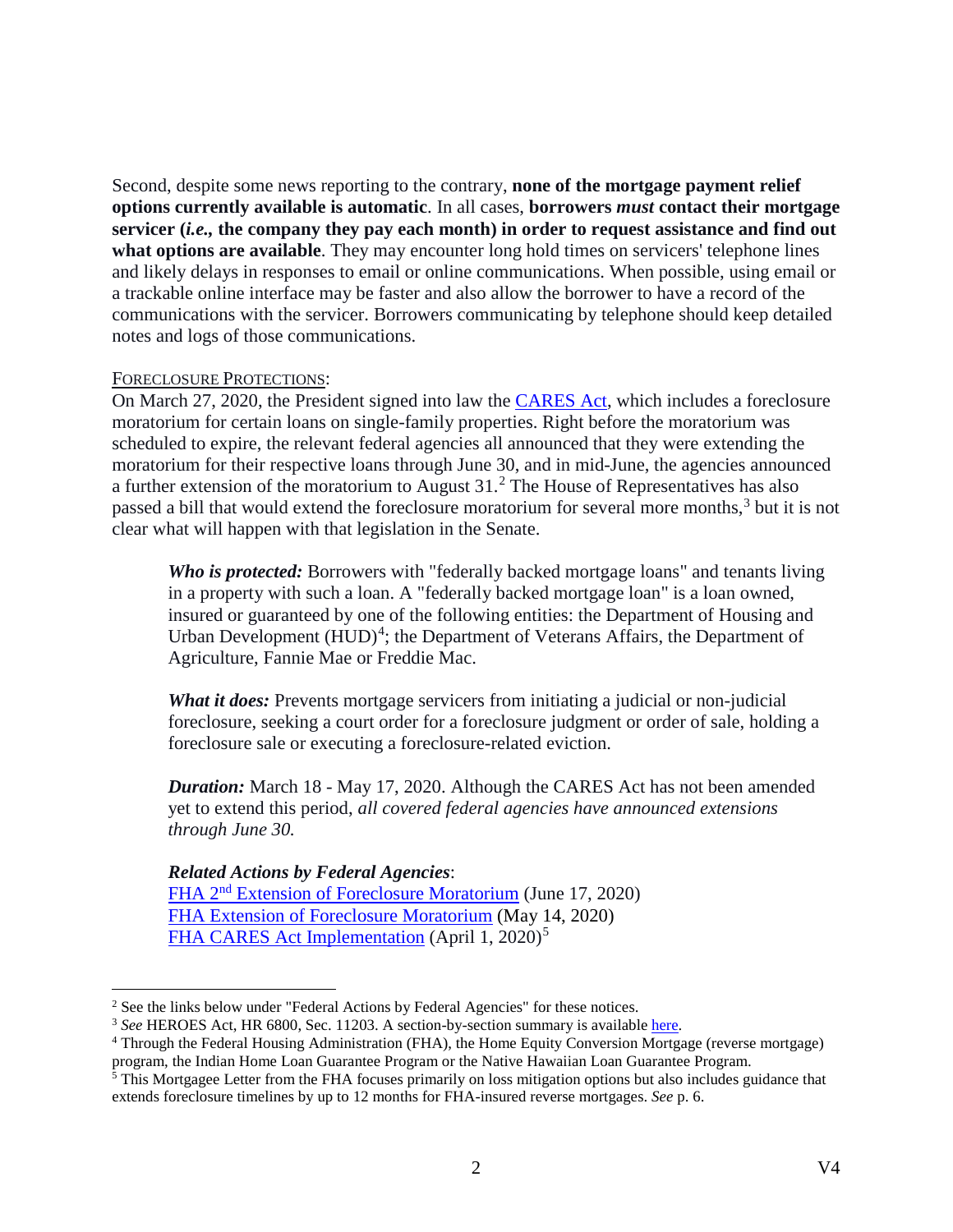[FHA Foreclosure and Eviction Moratorium](https://www.hud.gov/sites/dfiles/OCHCO/documents/20-04hsgml.pdf) (March 18, 2020)<sup>[6](#page-2-0)</sup> VA 2nd [Extension of Foreclosure Moratorium](https://www.benefits.va.gov/HOMELOANS/documents/circulars/26_20_22.pdf) (June 17, 2020) [VA Extension of Foreclosure Moratorium](https://www.benefits.va.gov/HOMELOANS/documents/circulars/26_20_18.pdf) (May 14, 2020) [VA Recommendation re. Foreclosure Moratorium](https://www.benefits.va.gov/HOMELOANS/documents/circulars/26_20_8.pdf) (March 18, 2020) USDA 2nd [Extension of Foreclosure Moratorium](https://www.rd.usda.gov/sites/default/files/USDA_RD_SA_Announces_Extension_Foreclosure_Eviction_Relief.pdf) (June 19, 2020) USDA [Extension of Foreclosure Moratorium](https://content.govdelivery.com/accounts/USDARD/bulletins/28bb26e) (May 14, 2020) [USDA Foreclosure Moratorium](https://www.rd.usda.gov/node/17179) (March 25, 2020 - eff. as of March 19, 2020) FHFA 2<sup>nd</sup> [Extension of Foreclosure Moratorium for Fannie and Freddie](https://www.fhfa.gov/Media/PublicAffairs/Pages/FHFA-Extends-Foreclosure-and-Eviction-Moratorium-6172020.aspx) (June 17, 2020) [FHFA Extension of Foreclosure Moratorium for Fannie and Freddie](https://www.fhfa.gov/Media/PublicAffairs/Pages/FHFA-Extends-Foreclosure-and-Eviction-Moratorium.aspx?utm_medium=email&utm_source=govdelivery) (May 14, 2020) [Fannie Mae Foreclosure Moratorium](https://singlefamily.fanniemae.com/media/22261/display) (March 18, 2020, updated March 25) [Freddie Mac Foreclosure Moratorium](https://guide.freddiemac.com/app/guide/content/a_id/1003722) (March 18, 2020)

#### MORTGAGE PAYMENT RELIEF:

The federal **CARES** Act, referenced above, also requires services of federally backed mortgage loans to offer borrowers forbearance plans (*i.e.,* temporary deferral of monthly payments) under certain conditions. The HEROES Act (HR 6800) passed by the House of Representatives on May 15, 2020, includes expanded forbearance relief (to cover non-federally backed loans) and also includes requirements regarding what happens at the end of a CARES Act forbearance. As noted above, however, these provisions could undergo amendment in the Senate.

*Who is protected:* Borrowers with "federally backed mortgage loans" who have a financial hardship caused, directly or indirectly, by the COVID-19 emergency. A "federally backed mortgage loan" is a loan owned, insured or guaranteed by one of the following entities: the Department of Housing and Urban Development  $(HUD)^7$  $(HUD)^7$ ; the Department of Veterans Affairs, the Department of Agriculture, Fannie Mae or Freddie Mac. Note that a borrower does not have to be current on payments to be eligible for assistance.<sup>[8](#page-2-2)</sup>

*What it does:* Requires a mortgage servicer that receives a request for payment assistance from a borrower who affirms they are experiencing a financial hardship caused, directly or indirectly, by the COVID-19 emergency, to offer the borrower forbearance of up to 180 days, meaning that monthly payments can be reduced or deferred for up to six months.<sup>[9](#page-2-3)</sup> The servicer must also extend the forbearance for up to an additional 180 days upon request by a borrower during the COVID-19 emergency.

<span id="page-2-0"></span> <sup>6</sup> Contrary to the President's [reference](https://www.cnbc.com/2020/03/18/coronavirus-trump-says-hud-will-suspend-foreclosures-evictions-until-end-of-april.html) in a press conference that same day to HUD's temporary suspension of "all foreclosures and evictions", HUD's March 18 action only suspended foreclosures on single-family properties and only suspended evictions for tenants in such properties.

<span id="page-2-1"></span><sup>7</sup> Through the Federal Housing Administration (FHA), the Indian Home Loan Guarantee Program or the Native Hawaiian Loan Guarantee Program.

<span id="page-2-2"></span><sup>8</sup> *See* CARES Act, Sec. 4022(b)(1) ("regardless of delinquency status").

<span id="page-2-3"></span><sup>&</sup>lt;sup>9</sup> Reports from the field indicate that at least some servicers of federally-backed loans are offering forbearances in increments of 90 days or less that are then renewable. While this practice may be acceptable under the CARES Act under certain conditions, are monitoring whether eligible borrowers receive the full measure of relief available.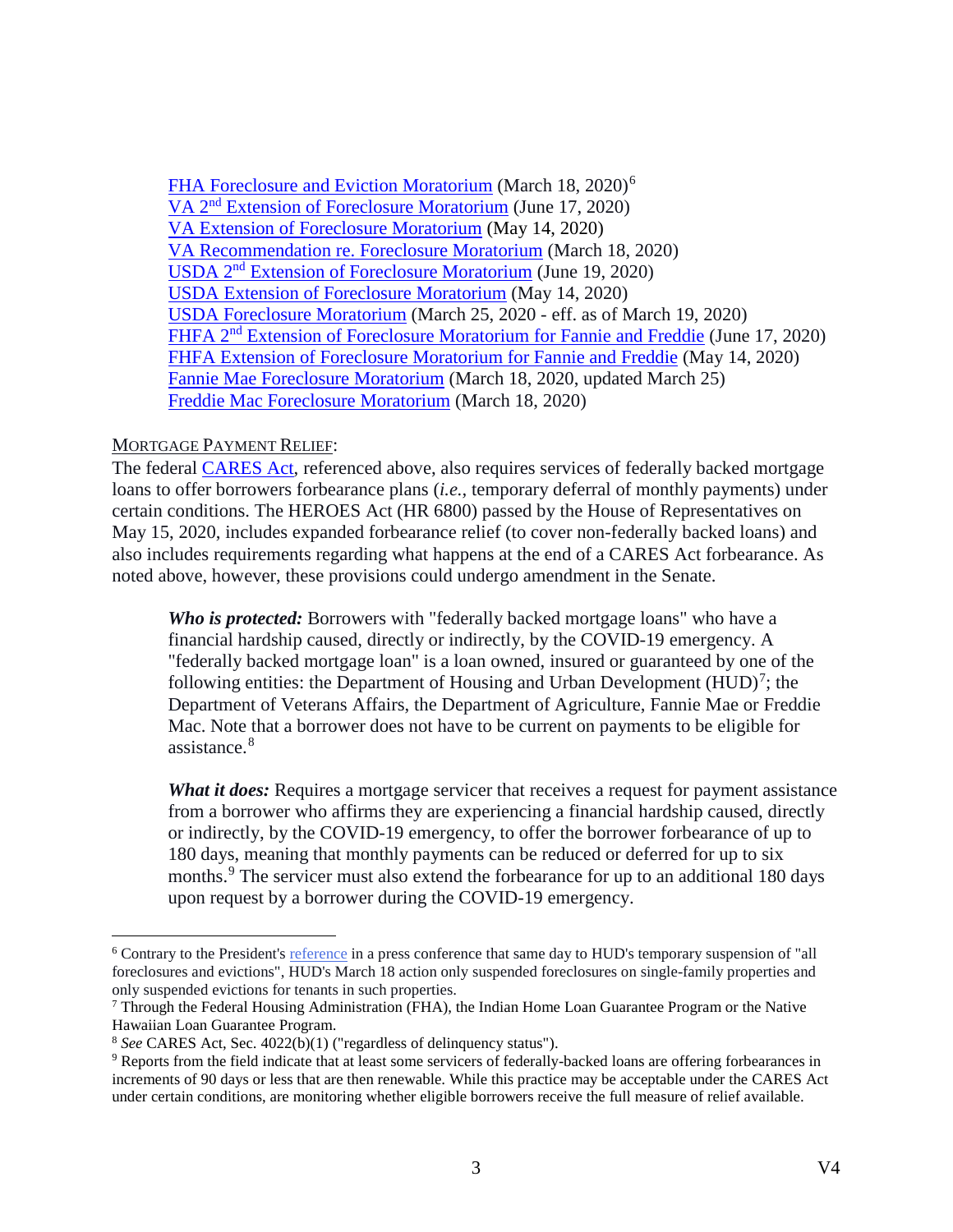The CARES Act prohibits servicers from requiring any proof or documentation of a borrower's hardship beyond an "attestation to a financial hardship caused by the COVID-19 emergency"[10](#page-3-0) before granting a forbearance. Servicers are also prohibited from adding to a borrower's account any fees, penalties or interest charges beyond what the borrower already owed during the forbearance period.

It is very important for borrowers to understand that a forbearance *does not* mean that the deferred payments are being forgiven or waived. Once the forbearance ends, the borrower will still have to work with the mortgage servicer to bring the loan current through one of a number of methods, including reinstatement by lump sum, repayment plan or loan modification. All of the covered federal agencies have announced that most borrowers who can resume making regular payments at the end of a CARES Act forbearance will not be required to make up the missed payments all at once.<sup>[11](#page-3-1)</sup> Instead, borrowers will be evaluated for various repayment options that include deferral of the missed payments to the end of the loan term. Because the different agencies' specific rules vary, it is important to consult the particular agency's guidance to determine what the post-forbearance options are for a specific borrower.<sup>[12](#page-3-2)</sup>

*Duration:* March 27, 2020 through either: the end of the COVID-19 emergency or December 31, 2020, whichever is earlier.

*Related Actions by Federal Agencies*: [13](#page-3-3) [FHFA FAQs re Fannie and Freddie Assistance Options](https://www.fhfa.gov/Homeownersbuyer/MortgageAssistance/Documents/FAQs-FannieMae-FreddieMac-Assistance-Options-for-Families-Impacted-by-COVID-19.pdf) (April 2020 (undated)) [Fannie Mae Forbearance and Post-Forbearance Guidance](https://singlefamily.fanniemae.com/media/22261/display) (March 18, 2020, updated March 25, April 8 and 29, and May 14)) [Freddie Mac Servicing Guidance Update](https://guide.freddiemac.com/app/guide/bulletin/2020-16) (May 14, 2020) [Freddie Mac Updated Guidance](https://www.google.com/url?q=https://guide.freddiemac.com/app/guide/bulletin/2020-10?utm_source%3Deloqua%26utm_medium%3Demail%26utm_campaign%3D2020-04-08_GUIDE_GUIDE_&source=gmail&ust=1586643927168000&usg=AFQjCNGt3Bcul-VyknyCbRX17S99sahN4w) (April 8, 2020) [Freddie Mac Forbearance Plans](https://guide.freddiemac.com/app/guide/bulletin/2020-4) (March 18, 2020) [FHA Homeowner Help FAQs](https://www.hud.gov/sites/dfiles/SFH/documents/COVID-19HomeownerHelp.pdf) (Updated April 17, 2020) [FHA COVID-19 Loss Mitigation Guidance](https://www.hud.gov/sites/dfiles/OCHCO/documents/20-06hsngml.pdf) (April 1, 2020) [FHA Forbearance](https://www.hud.gov/sites/dfiles/OCHCO/documents/20-04hsgml.pdf) Guidance (March 18, 2020) [VA Recommendation re. Forbearances](https://www.benefits.va.gov/HOMELOANS/resources_circulars.asp) (March 16, 2020) [USDA Rural Development COVID-19 Resources](https://www.rd.usda.gov/sites/default/files/USDA_RD_SA_COVID19_ProgramImmediateActions.pdf) (May 4, 2020) USDA Guidance [re. Immediate Relief](https://www.rd.usda.gov/sites/default/files/USDA_RD_SA_COVID19_ProgramImmediateActions.pdf) (March 25, 2020, updated April 6)

<span id="page-3-0"></span> <sup>10</sup> *See* CARES Act, Sec. 4022(c)(1).

<span id="page-3-1"></span><sup>11</sup> *See* [FHFA Press Release](https://www.fhfa.gov/Media/PublicAffairs/Pages/No-Lump-Sum-Required-at-the-End-of-Forbearance-says-FHFAs-Calabria.aspx) (April 27, 2020) and [Joint FHA, VA, USDA Fact Sheet](https://www.rd.usda.gov/sites/default/files/RD-GRH-COVID19Lenders.pdf) (May 6, 2020).

<span id="page-3-2"></span><sup>12</sup> For a useful summary of the relevant agency's guidance on post-forbearance options, *see*

<span id="page-3-3"></span><sup>&</sup>lt;sup>13</sup> The guidance from these federal agencies aligns with the provisions in the CARES Act regarding the maximum duration of COVID-19-related forbearance plans, however, each agency has its only rules regarding how

forbearances are handled by servicers, so it is important to review the agency-level information as well. Note that we expect additional guidance from Fannie Mae and Freddie Mac soon.